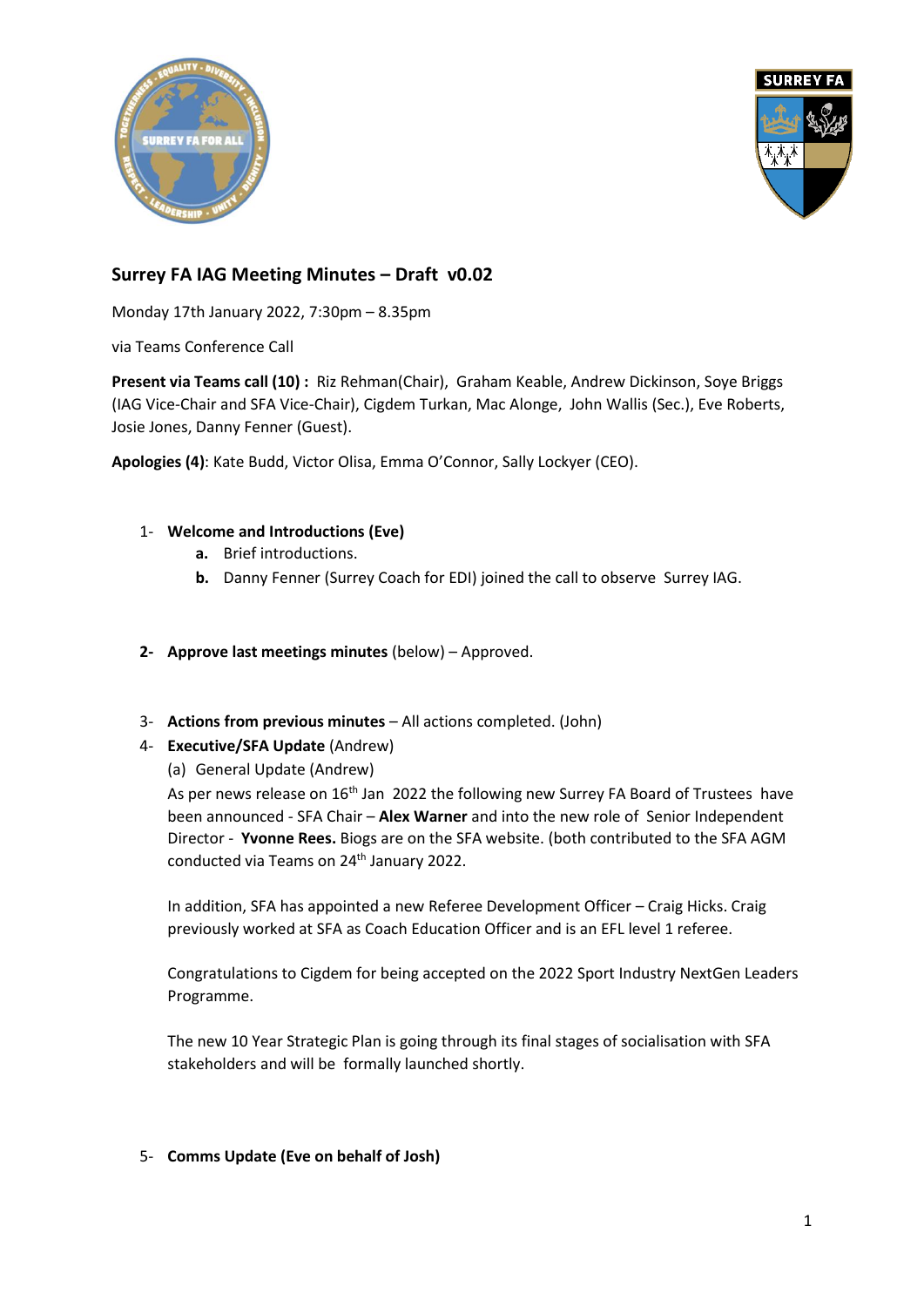



Emily France has joined SFA as Marketing Assistant with a specific focus on digital and social media.

## **6- Data Collection (Eve and Andrew)**

This item concerns the requirement to collect data for the Intermediate Equality Award. The intention is to use the FA's Whole Game System (WGS) data for five of the protected characteristics that need to be tracked. A discussion took place regarding the capture of U18s data and Josie asked "we able to obtain the data in a different cycle?". It is understood that there is a need to undertake the data capture between March and May.

7- **Equality Action Plan & Equality standard re-application next steps(Eve and Andrew)** Eve has updated the Action Plan and this will be shared with the IAG. The IAG specific areas will be colour-coded and the hope is that an IAG member with expertise in the specific area will take ownership of that component.

Riz commented that "There needs to be an education piece to explain why the data is important and how it can be used to influence change." Josie agreed that a marketing approach should be adopted. Graham emphasised that club interaction is critical and that they will typically be better engaged if they know "What is in it for us ". Eve undertook to investigate if some incentives could be found to encourage more clubs to participate (and ensure the marcoms messaging is appropriately focused)

#### **8- Disability Confident Leader and Employer Status (Eve)**

Eve has obtained accreditation for the county as a Disability Confident Leader organisation and is now seeking Disability Employer Accreditation. She requires an independent sign-off for her submission and asked for assistance from the IAG membership. Josie offered to provide the required scrutiny and feedback.

#### **9- FvH Campaign (Eve)**

The annual activities for this campaign are scheduled to commence on Thursday. If you have any suggestions for activities or know of ones being planned in Surrey please inform Eve.

#### **10- Proposed Focus group structure ideas and thoughts (Eve)**.

Eve outlined her proposal to create a Focus Group from Surrey communities to gather opinions, lived experiences and issues relating to their football involvement or lack of involvement. The aim would be to have the widest reach across all nine protected characteristics and geographically throughout the county.